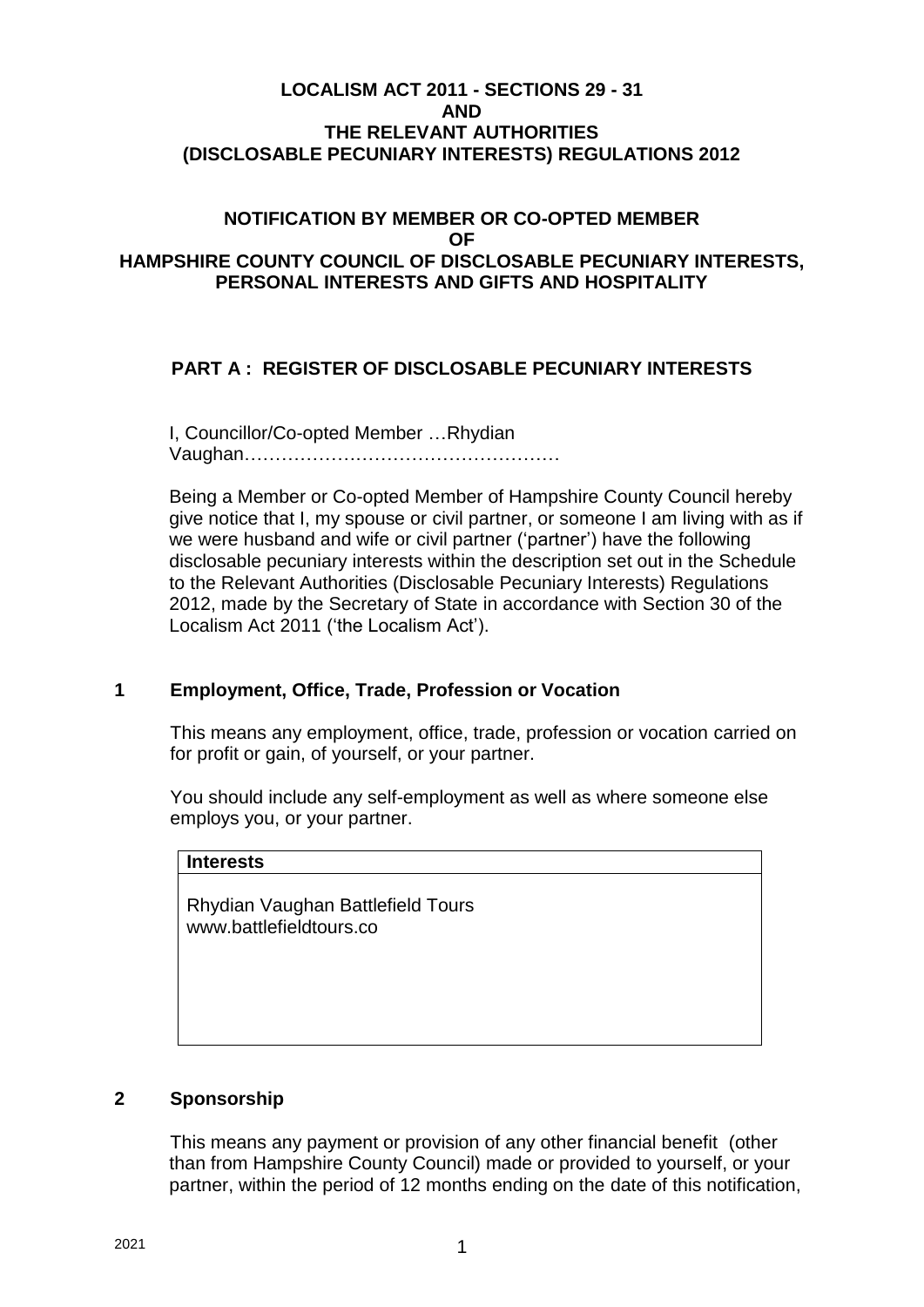in respect of any expenses incurred by yourself in carrying out your duties as a Member, or towards yourelection expenses.

This also includes any payment or financial benefit from a trade union within the meaning of the Trade Union and Labour Relations (Consolidation) Act 1992, Section 52.

| <b>Interests</b> |  |  |  |
|------------------|--|--|--|
|                  |  |  |  |
|                  |  |  |  |
| Nil              |  |  |  |
|                  |  |  |  |
|                  |  |  |  |
|                  |  |  |  |
|                  |  |  |  |
|                  |  |  |  |

# **3 Contracts**

This means any contract made between yourself, or your partner, (or a body in which you, or your partner, have a beneficial interest), and Hampshire County Council -

- **(a)** under which goods or services are to be provided or works are to be executed; AND
- **(b)** which has not been fully discharged;

| <b>Interests</b> |  |  |  |
|------------------|--|--|--|
|                  |  |  |  |
| <b>Nil</b>       |  |  |  |
|                  |  |  |  |
|                  |  |  |  |
|                  |  |  |  |
|                  |  |  |  |
|                  |  |  |  |

# **4 Land**

This means any beneficial interest in land within the area of Hampshire County Council of yourself, or your partner.

**This includes land which you, or your partner, own, lease, have the benefit of an option over, or have other rights in or over such as an easement or other burden or interest which carries the right to occupy land or receive income, or upon which you have a mortgage. In consequence this would therefore include your home or any other property you or your partner own or otherwise have an interest, freehold or leasehold, including a property occupied as your home under a short hold tenancy.**

#### **Interests**

**The Member has an interest in this regard which is withheld under Section 32(2) of the Localism Act 2011.**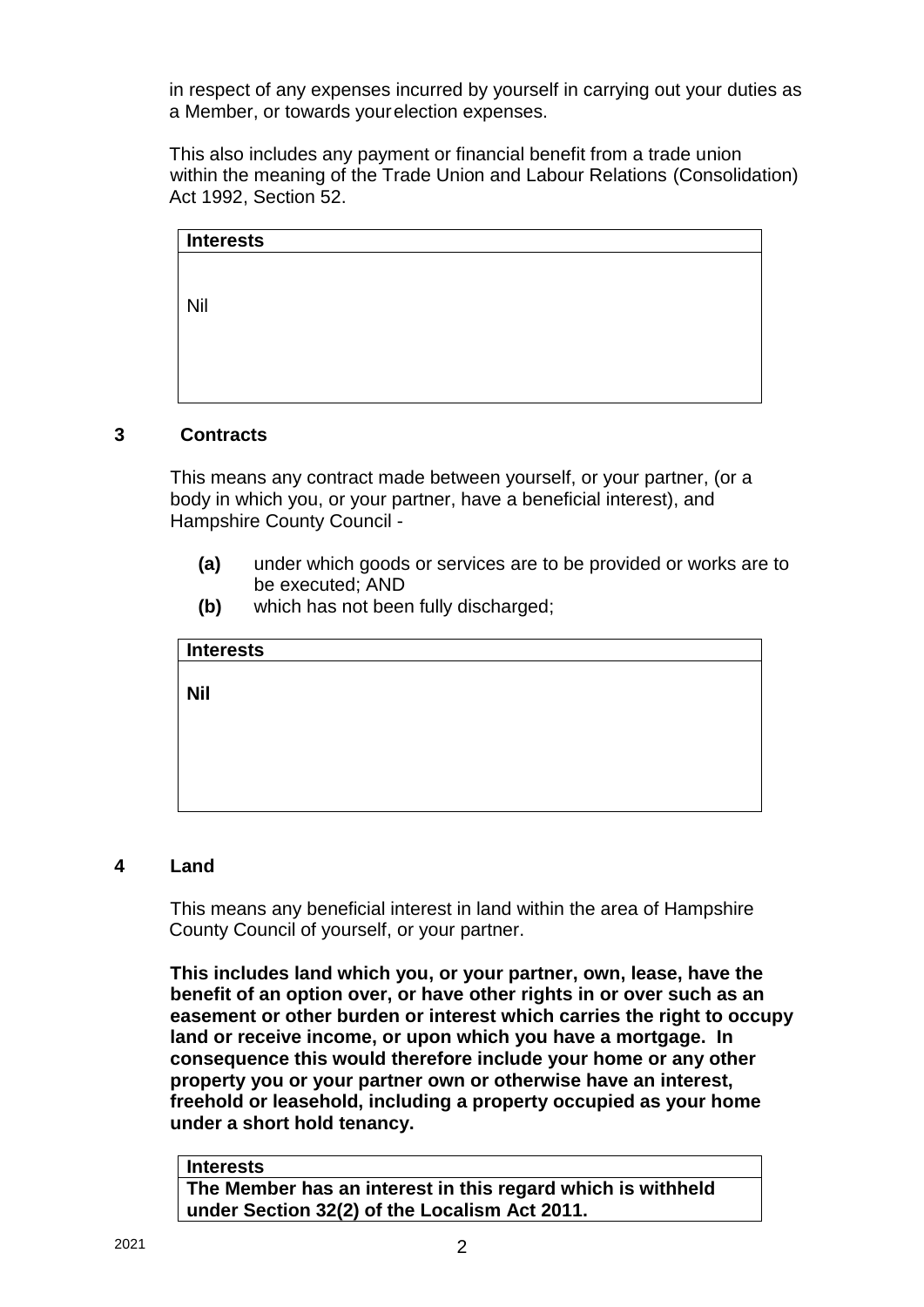# **5 Licences**

This means any licence (alone or jointly with others) to occupy land in the administrative area of Hampshire County Council held by yourself, or your partner, for a month or longer.

| <b>Interests</b> |  |  |
|------------------|--|--|
|                  |  |  |
|                  |  |  |
| <b>Nil</b>       |  |  |
|                  |  |  |
|                  |  |  |
|                  |  |  |
|                  |  |  |

# **6 Corporate Tenancies**

This means any tenancy where (to your knowledge) –

- **(a)** the landlord is Hampshire County Council; AND
- **(b)** the tenant is a body in which you, or your partner, have a beneficial interest;

| <b>Interests</b> |  |  |  |
|------------------|--|--|--|
|                  |  |  |  |
|                  |  |  |  |
| <b>Nil</b>       |  |  |  |
|                  |  |  |  |
|                  |  |  |  |
|                  |  |  |  |
|                  |  |  |  |
|                  |  |  |  |

# **7 Securities**

This means any beneficial interest in securities of a body where –

(a) that body (to your knowledge) has a place of business or land in the administrative area of Hampshire County Council;

AND

- (b) either
	- $(i)$  the total nominal value of the securities exceeds £25,000 or one hundredth of the total issued shared capital of that body; OR
	- (ii) if the share capital of that body is more than one class, the total nominal value of the shares of any one class in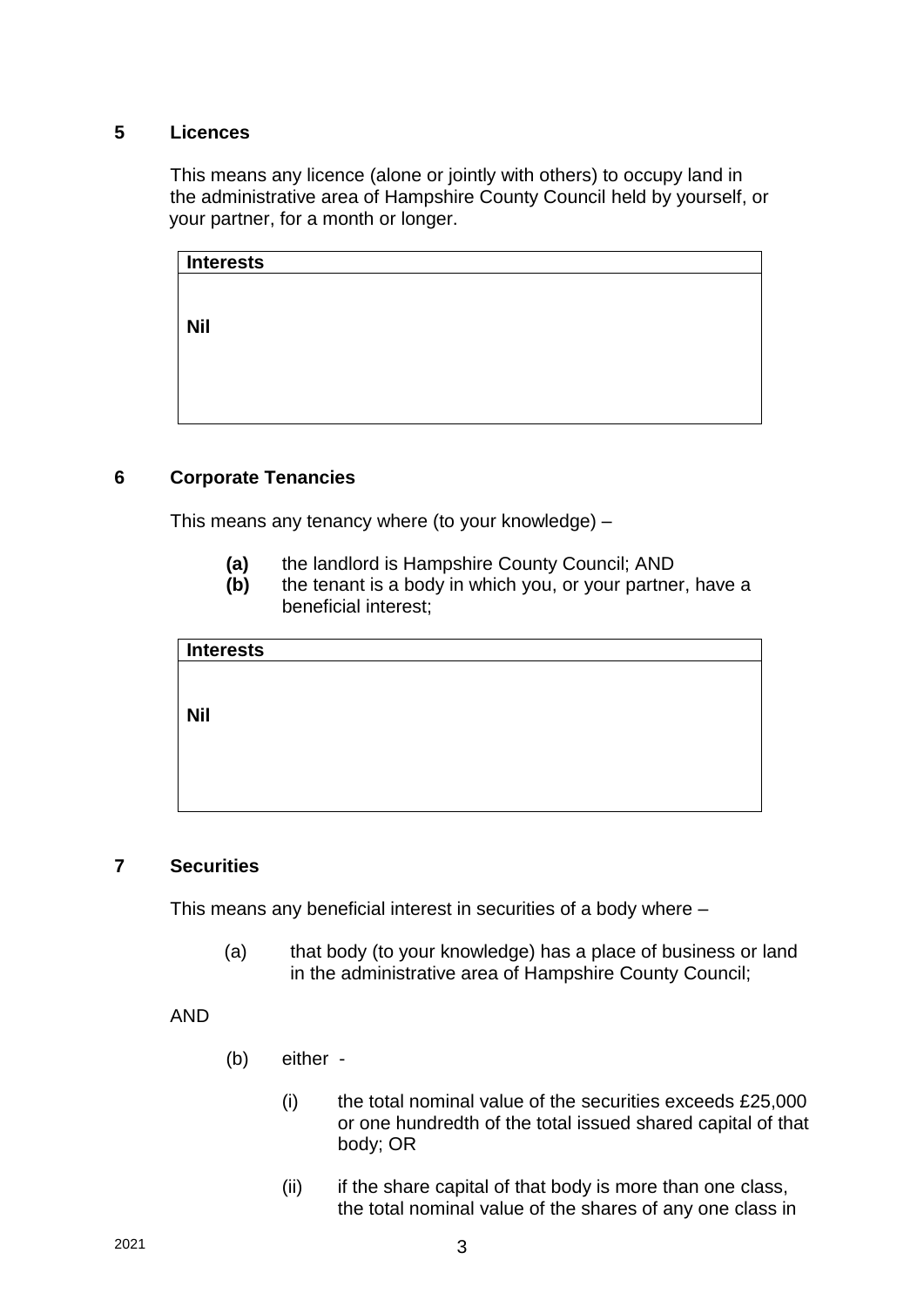which you, or your partner, have a beneficial interest exceeds one hundredth of the total issued share capital of that class.

Securities means shares, debentures, debenture stock, loan stock, bonds, units of a collective investment scheme within the meaning of the Financial Services and Markets Act 2000, Section 8, and other securities of any description, other than money deposited with a building society.

| <b>Interests</b> |  |  |
|------------------|--|--|
|                  |  |  |
|                  |  |  |
|                  |  |  |
| <b>Nil</b>       |  |  |
|                  |  |  |
|                  |  |  |
|                  |  |  |

**N.B. A body in which you, your spouse/civil partner (or person with whom you are living as such) have a beneficial interest means a firm in which you, your spouse/civil partner (or person with whom you are living as such) is a partner, or a body corporate of which you, your spouse/civil partner (or person with whom you are living as such) is a director, or in the securities of which you, your spouse/civil partner (or person with whom you are living as such) has a beneficial interest.**

I understand that failure (without reasonable excuse);

- (a) to register any disclosable pecuniary interest required to be registered under Section 30(1), 31(2), 31(3), or 31(7) of the Localism Act; or
- (b) to participate in any discussion or vote in any matter considered at a meeting where I have a disclosable pecuniary interest in the matter in contravention of Section 31(4) of the Localism Act; or
- (c) when acting as a single Executive Member take any steps other than for the purpose of enabling the matter to be dealt with by myself, in contravention of Section 31(8) of the Localism Act; or
- (d) knowingly or recklessly provide information under Section 30(1), 31(2), 31(3), or 31(7) of the Localism Act which is false or misleading;

is a criminal offence under Section 34 of the Localism Act, punishable by a fine not exceeding level 5 on the standard scale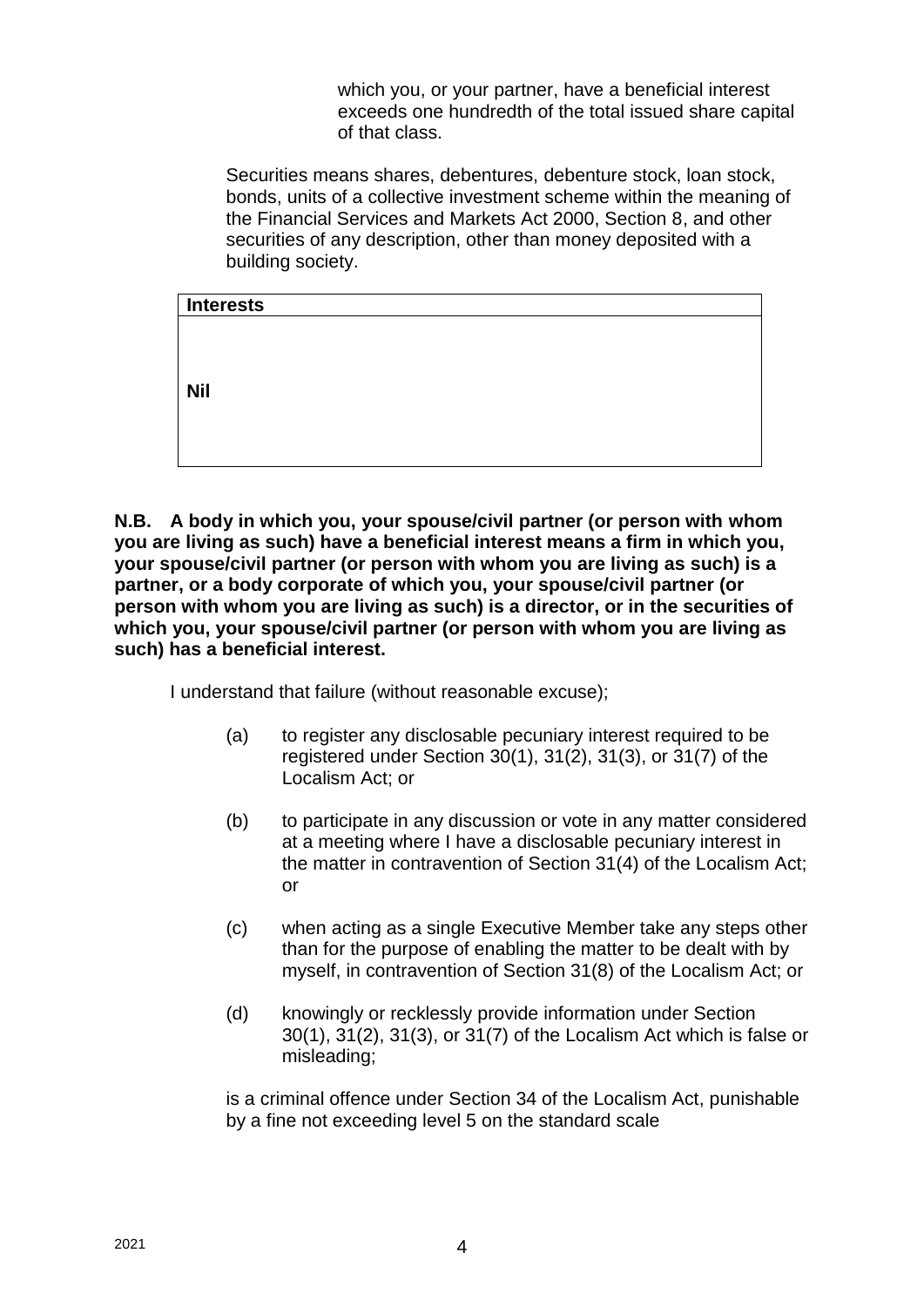(currently £5,000), and disqualification as a Member or Co-opted Member of Hampshire County Council or any other relevant authority for a period not exceeding five years.

# **PART B : REGISTER OF PERSONAL INTERESTS**

To enable Members to register interests which are not Disclosable Pecuniary Interests and to promote openness, Members may, should they consider it appropriate, enter any Personal Interests in this Section.

I hereby give notice that I consider it appropriate for the following personal interests to be entered on my Register of Member's Interests pursuant to Part 5 of Hampshire County Council's Code of Conduct for Members.

| <b>Specific Personal Interests</b>                                                      |                               |  |  |  |
|-----------------------------------------------------------------------------------------|-------------------------------|--|--|--|
| Membership of, or occupation of, a position of general control or management<br>in any: |                               |  |  |  |
| a) Bodies to which you have been                                                        |                               |  |  |  |
| appointed or nominated by the                                                           | N Wessex Downs AONB Counci of |  |  |  |
| County Council.                                                                         | <b>Partners</b>               |  |  |  |
| Example: Any outside organisation                                                       |                               |  |  |  |
| that you have been appointed to by                                                      |                               |  |  |  |
| the County Council                                                                      |                               |  |  |  |
| b) Public authorities or bodies                                                         |                               |  |  |  |
| exercising function of a public nature.                                                 | <b>HIOWFRA</b>                |  |  |  |
| <b>Example: Other Local Authorities,</b>                                                |                               |  |  |  |
| <b>Parish Council, Health Trust</b>                                                     |                               |  |  |  |
| c) Bodies directed to charitable                                                        | Nil                           |  |  |  |
| purposes.                                                                               |                               |  |  |  |
| <b>Example: Any Charitable Trusts</b>                                                   |                               |  |  |  |
| d) Bodies one of whose principal                                                        | Nil                           |  |  |  |
| purposes include the influence of                                                       |                               |  |  |  |
| public opinion or policy.                                                               |                               |  |  |  |
| <b>Example: Single Interest Action</b>                                                  |                               |  |  |  |
| Groups, National Trust, Friends of the                                                  |                               |  |  |  |
| Earth                                                                                   |                               |  |  |  |
| e) Trade Unions                                                                         | Nil                           |  |  |  |
|                                                                                         |                               |  |  |  |
|                                                                                         |                               |  |  |  |
|                                                                                         |                               |  |  |  |
| f) Political Parties                                                                    |                               |  |  |  |
|                                                                                         | <b>Conservative Party</b>     |  |  |  |
|                                                                                         |                               |  |  |  |
|                                                                                         |                               |  |  |  |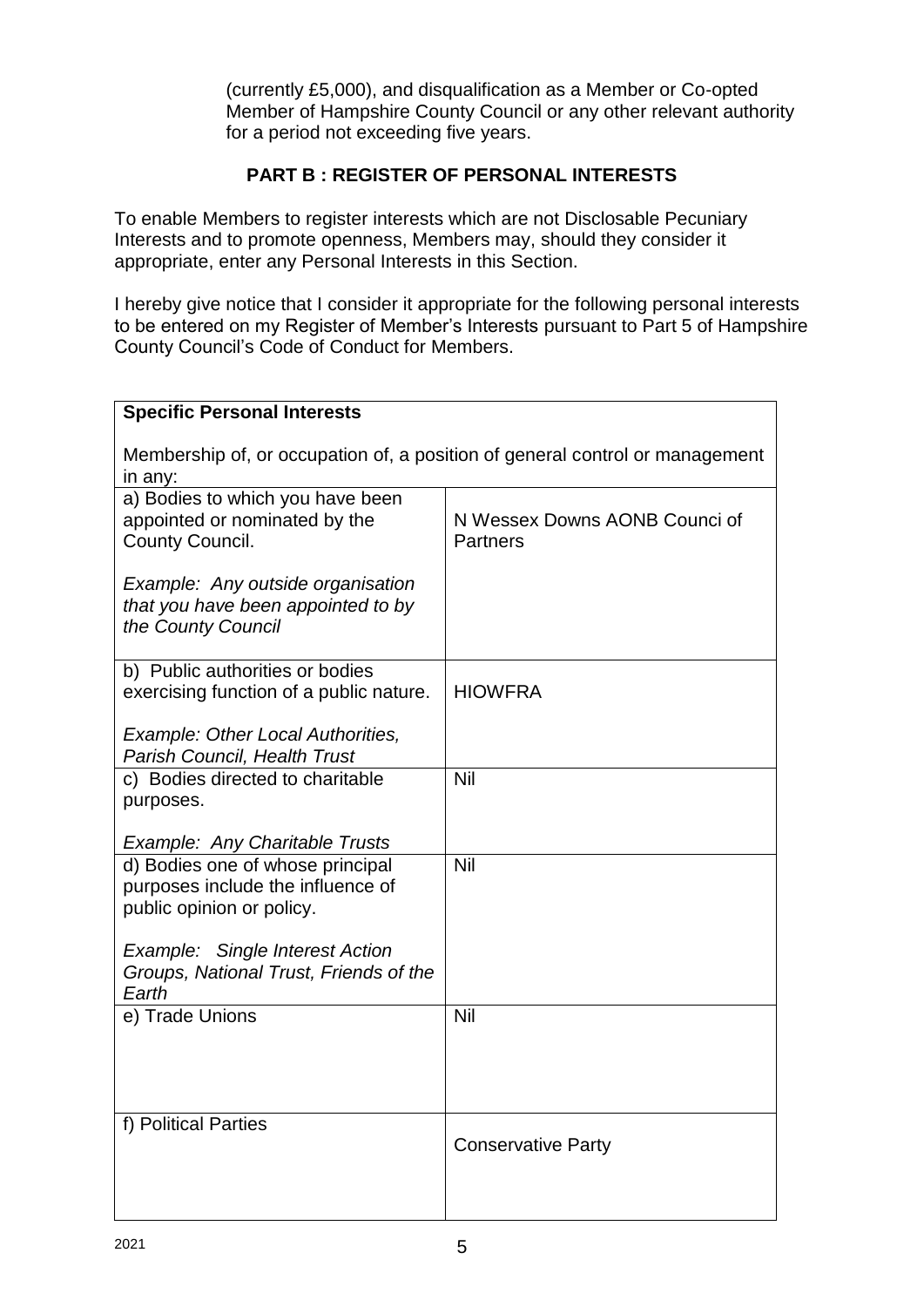**General Personal Interests –** Interests which may reasonably be regarded as affecting the well being or financial position of yourself, a member of your family or person with whom you have a close association more than other Council Tax payers, rate payers or inhabitants of the County Council's area.

Nil

# **PART C: REGISTER OF GIFTS AND HOSPITALITY**

I hereby give notice pursuant to Part 4 of the Members' Code that I have received / accepted the following Gifts / Hospitality.

| Date of receipt of<br>gift/hospitality | Name and address of<br>donor | Nature of gift and or<br>hospitality |
|----------------------------------------|------------------------------|--------------------------------------|
|                                        |                              |                                      |
|                                        |                              |                                      |
| <b>Nil</b>                             |                              |                                      |
|                                        |                              |                                      |
|                                        |                              |                                      |
|                                        |                              |                                      |
|                                        |                              |                                      |
|                                        |                              |                                      |

**NB This section will be updated by the Monitoring Officer on receipt of notification of Gifts and Hospitality from the Member or Co-opted Member.**